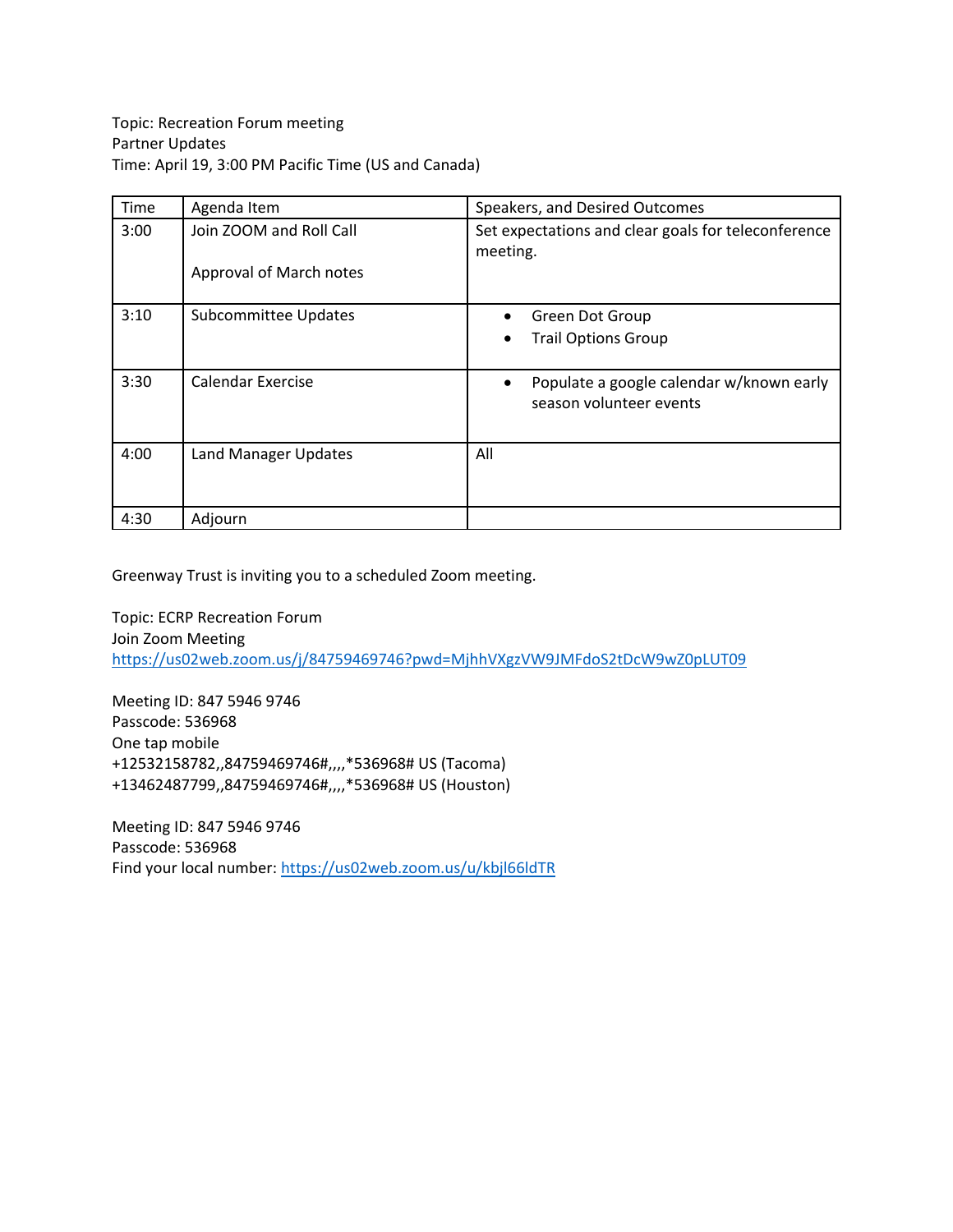Attending: Barb Penniston, Karen Behm, Nancy Lillquist, Kristin Ashley, Ted Jackson, Wayne Mohler

Managers: Tonya Morrey, Stephanie Margheim, Jason Goldstein, Larry Leach, Vince Pruis

- Trail Options Group
	- o Met April 13 conversation w/USFS
	- o Working on solutions for trailhead overcrowding
		- **Improved signage**
		- **•** Writing citations
		- **Educating people about alternative destinations**
		- **Utilize social media to influence people to try alternate trails**
	- $\circ$  Next meeting will be identifying trails with biggest parking issues and impacts
		- Karen also aims to develop recommended 'road walks', advertise to people with dogs
			- Road walks allow for exercise, more direct access, some opportunity to allow dogs off leash (maybe we don't advertise that)
			- Would have to avoid parking in hunters camps
	- o Checked in with Deb Davis about roads-to-trails conversion
- Green Dot Rds
	- $\circ$  Working with the legislature to advocate for the \$15mil for rec maintenance needs
	- o Waiting on WDFW and DNR priorities on signage and improvements
- KSF launch!
- Calendar planning
	- o Talk to Eugene about moto group
- Land manager updates
	- o DNR
		- Met last week to discuss use of \$5mil proviso
			- 5 became 4, split between DNR regions
				- o SE region got
			- Shovel ready projects for coming season:
				- o Additional work at Indian Camp
				- o Projects in Yakima Co
				- o Green Dot Rd maintenance
				- o Were already planning a big push to install kiosks at Green Dot entrances – share info about what they are and how to use them
		- **Teanaway Camp has opened for the season! 29 Pines is accessible, but Indian** Camp is a week or two from melt-out
		- **New timeline for West Fork Trails Plan looking to share it publicly at June** meeting
		- Pursuing RCO grant to build a trailhead at end of West Fork, need letters of support!
			- Currently one CXT, but only parking is around the edge of turnaround